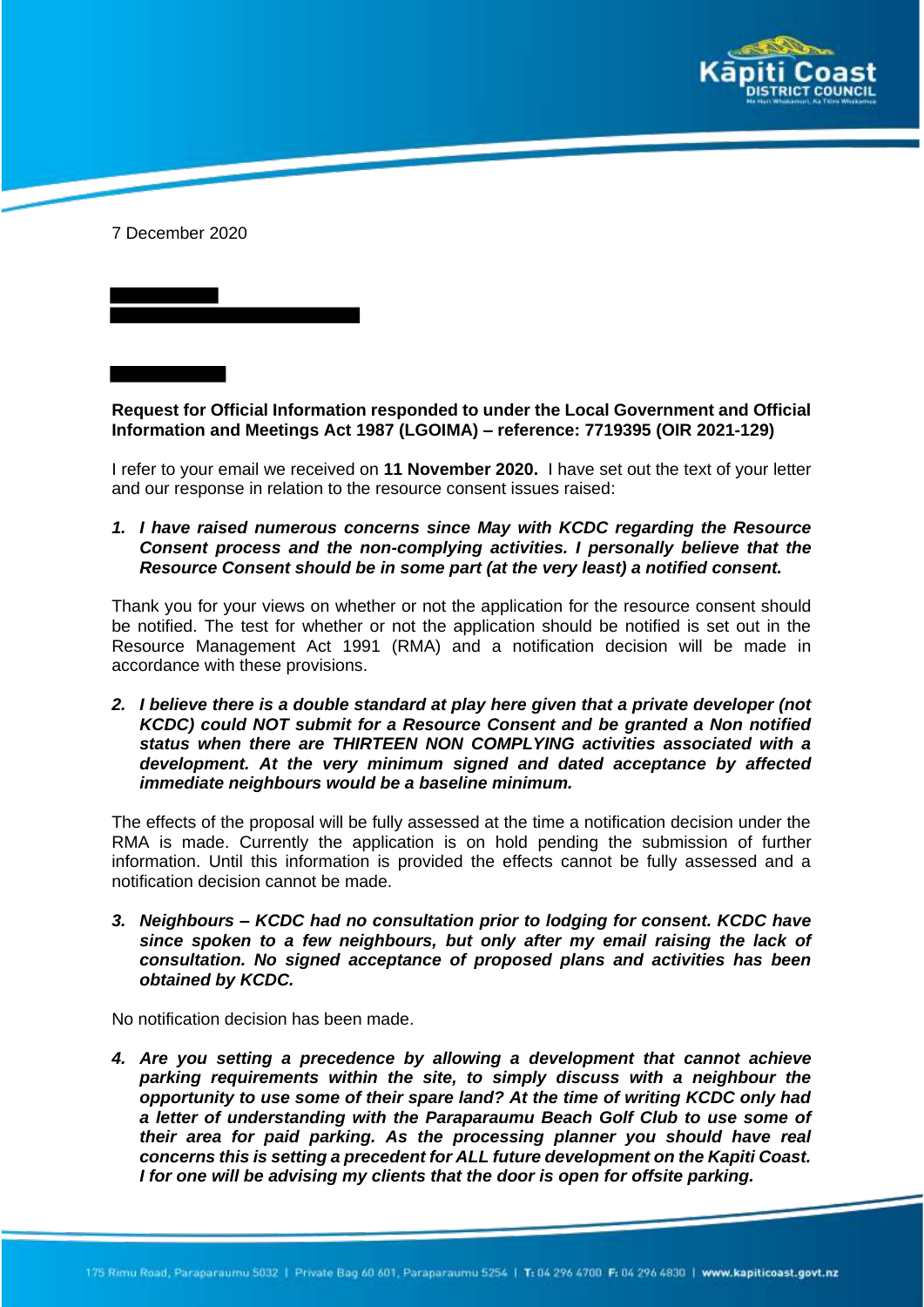No precedent is being set in the assessment of this proposal. Applications are considered on a case by case basis.

## *5. Have you got a parking agreement for perpetuity to safe guard the 17 publicly owned carparks that will be removed from Paraparaumu Beach?*

The resource consent application did not include a parking agreement.

*6. How can you guarantee, as a planner, that the letter of understanding and the long term viability of the parking does not vanish one day?* 

This issue will be considered in the context of the Council's consideration of the application for a resource consent.

*7. Of further concern is KCDC's most resent Beach Bylaw review looking to close the north end of Manly Street to cars and boat launching, forcing them down to the Boating Club end of Manly Street therefore increasing further the demand for carparks and now cars with boat trailers as well. Has this new potential parking demand and vehicle movement intensification proposed in the Bylaw been factored into your decision going forward?* 

No decision has been made on the resource consent application.

*8. Has there been a stringent parking and vehicle movement strategy been developed for the whole Paraparaumu Beach Area, given that KCDC are seeking development funding for further work at the beach. The Gateway cannot be assessed as an isolated project.*

This is not a relevant factor in the consideration of the Gateway resource consent application. The proposal will be assessed taking into account the existing environment as per the requirements of the RMA.

#### *9. As the processing planner, there to enforce the RMA and protect the general public, are you satisfied that you can justify the pathways to compliance?*

A full assessment of the application has not been undertaken and a decision on the proposal has not been made. The application will be assessed as per the requirements of the RMA and the provisions within the Proposed District Plan.

*10. KCDC have included Food and Beverage as an activity within the Gateway proposal. However, there is no consideration or thorough analysis of this type of activity within the body of the Resource Consent. Where specifically does the Resource Consent relate to noise and smell pollution/management, transient parking of customers and staff, delivery parking, lighting pollution etc etc.* 

The effects will be assessed through the resource consent process.

## *11. Have the neighbours been adequately informed of the disruption/negative impact a food and beverage activity will have?*

No decision on notification has been made and the effects will be assessed through the resource consent process.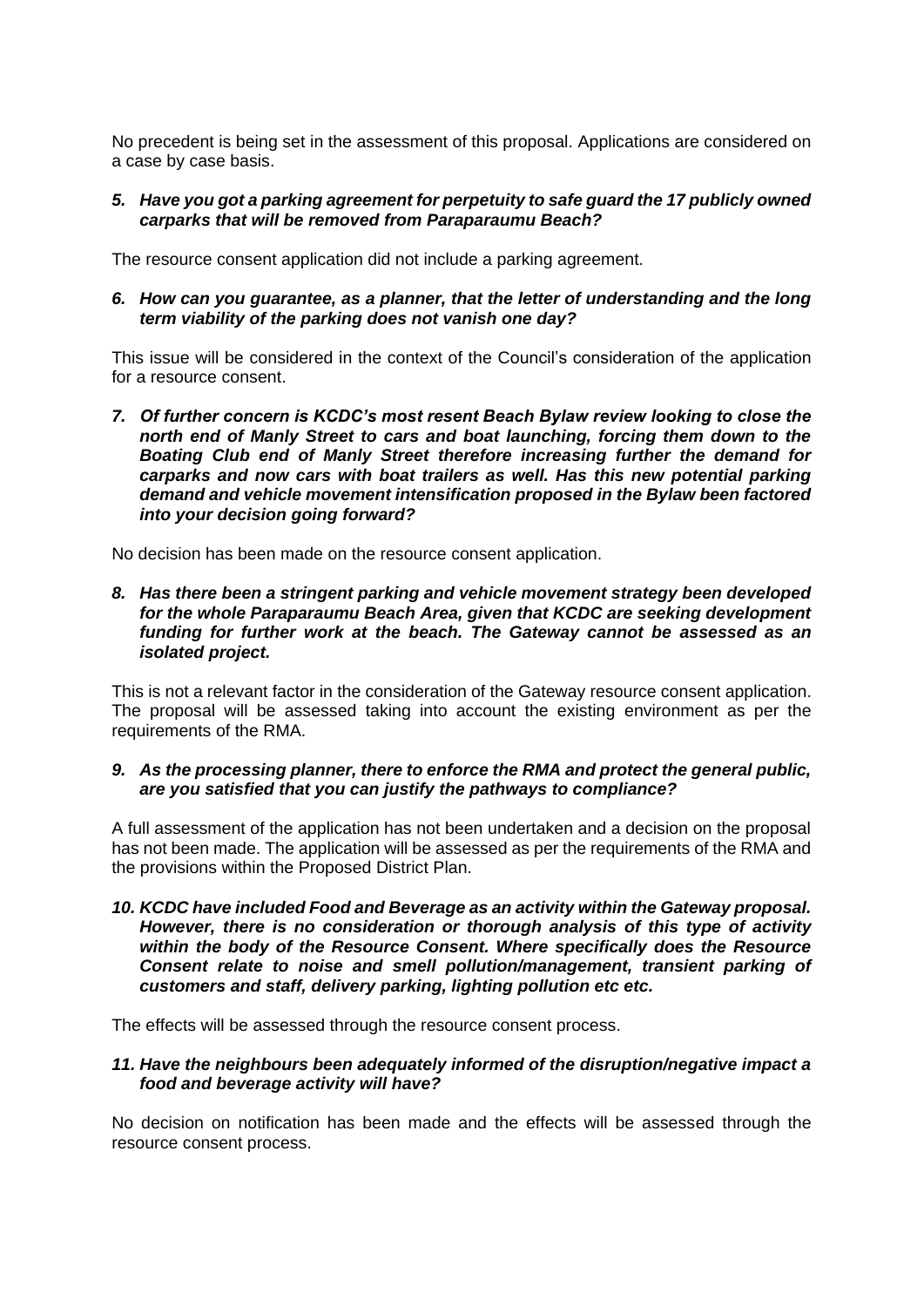## *12. Is it acceptable, to you, as the independent processing planner, that KCDC has underplayed the significance and impact all these activities? There is a negative impact on the immediate and wider community.*

This questions asks for the expression of opinion and does not fit the criteria of official information held by this Council and on that basis cannot be answered.

## 13. So how do you, as the independent processing planner, accurately critique and *assess a Resource Consent when it is so ambiguous?*

The application will be assessed as per the requirements of the RMA and the provisions within the Proposed District Plan.

## *14. At the very least give the community the opportunity to have a say via a prudent process of a Notified Resource Consent.*

Please refer to our response to Question 1.

# *Further questions in an email to Council dated 14 November 2020*

*15. I was led to believe, Via a KCDC OIA dated 1 September, that you were the independent planner processing the RM200087. (the Kapiti Gateway project). Please see attached OIA. Given this resource consent is still being processed after initial lodgement in May 2020, it is still not clear who is processing the application? Who will outside of KCDC approve or decline the application.*

Tony Thomas is an independent processing planner for this application. It is very likely that an independent RMA accredited commissioner will be appointed to make a decision on the resource consent application.

## *16. Wayne Maxwell, If Tony Thomas Consulting Ltd provided recommendations and advice as a consultant on the project, who within council will take delivery of these recommendations. ?*

If an independent commissioner is delegated to a make a decision on the resource consent application, they will consider amongst other things the assessment and recommendations by the processing planner.

## *17. Wayne Maxwell I would ask if Tony Thomas was only a consultant providing feedback on the application, who will be responsible to approve or decline the RC 200087 application?*

Please refer to our response to Question 16.

*18. Specifically, There seems to be many unanswered questions relating to adequate car parking provisions under the District plan. KCDC is proposing within their application to demolish 17 public owned and maintained car parks. To compensate for these 17 missing parks, a private landowner PBGC will now charge the public to use these carparks. How can the Paraparaumu Beach Golf Club legally provide parking for this gateway development, in the absence of public parking at the site in question.?* 

You should seek your own legal advice or planning advice on the requirements of the Proposed District Plan and how they can be satisfied.